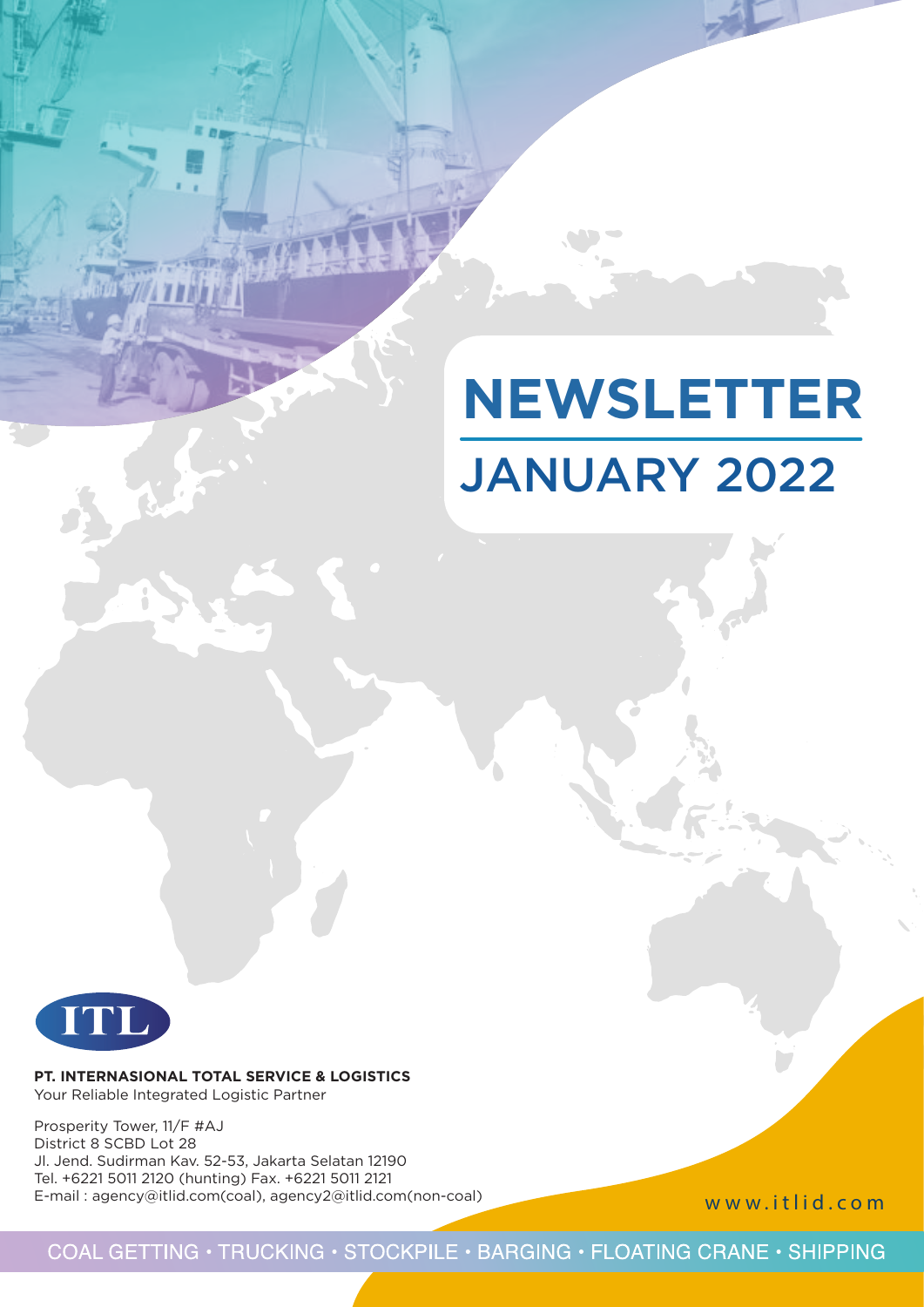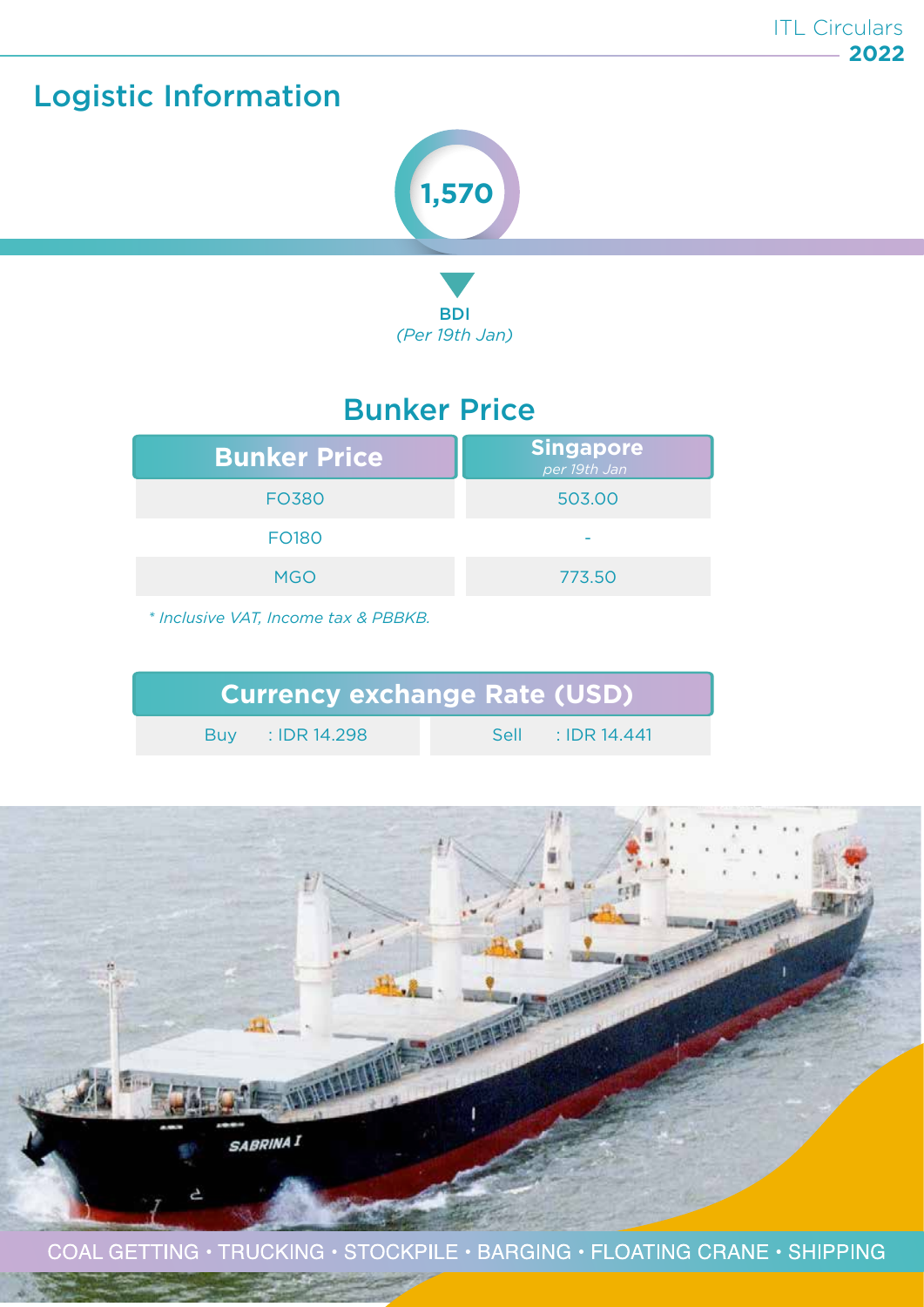

### Weather Forecast



| <b>Area</b>        | <b>Weather</b>                                      | <b>Winds</b>  | <b>Swell</b>  |
|--------------------|-----------------------------------------------------|---------------|---------------|
| <b>Samarinda</b>   | <b>Chance of Storm</b><br>$31^{\circ}/22^{\circ}$ C | $7 - 17 km/h$ | $0.1 - 0.6$ m |
| <b>Banjarmasin</b> | <b>Chance of Rain</b><br>$31^{\circ}/23^{\circ}$ C  | $9 - 21 km/h$ | $0.2 - 0.5$ m |
| <b>Balikpapan</b>  | <b>Chance of Storm</b><br>$30^{\circ}/23^{\circ}$ C | $5 - 22 km/h$ | $0.2 - 0.7$ m |
| <b>Tarakan</b>     | <b>Chance of Rain</b><br>$29^{\circ}/26^{\circ}$ C  | $7 - 16$ km/h | $0.1 - 0.3$ m |
| <b>Muara Satui</b> | <b>Chance of Rain</b><br>$31^{\circ}/23^{\circ}$ C  | $9 - 21 km/h$ | $0.2 - 0.5$ m |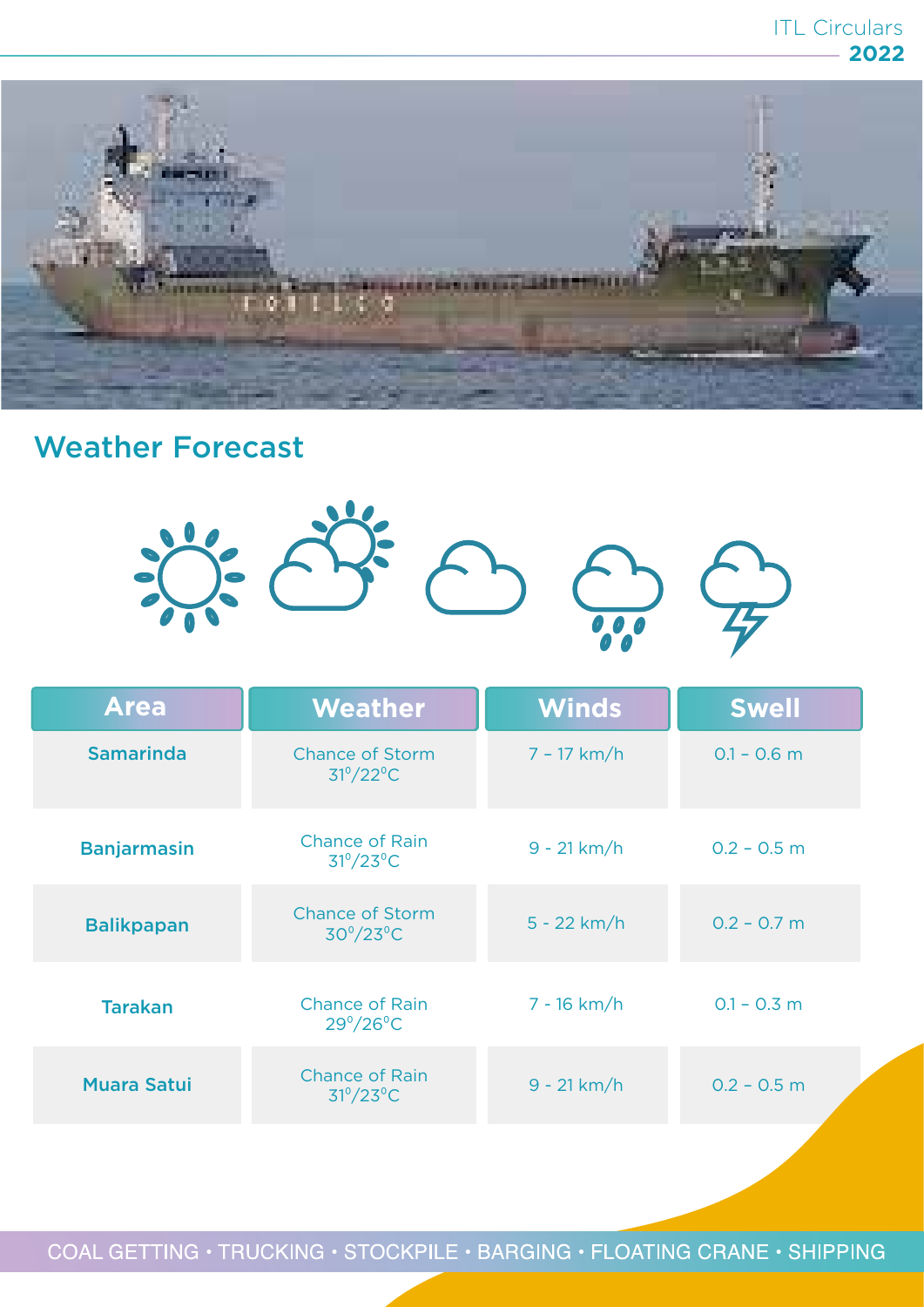### Congestion Information *(Dec - Jan)*

| <b>PORT</b>           | <b>PORT STAY</b> | <b>TOTAL STAY</b> |
|-----------------------|------------------|-------------------|
| <b>ADANG BAY</b>      | 1.67             | 4.58              |
| <b>ASAM-ASAM</b>      | 9.42             | 15.67             |
| <b>BCT</b>            | 1.41             | 1.76              |
| <b>BALIKPAPAN</b>     | 0.78             | 2.19              |
| <b>BUNATI</b>         | 1.5              | 6.88              |
| <b>IBT</b>            | 1.2              | 3.8               |
| <b>KALIORANG</b>      | 4.32             | 8.86              |
| <b>KOTA BARU</b>      | 1.67             | 5.33              |
| <b>LUBUK TUTUNG</b>   | 10               | 14                |
| <b>MUARA PANTAI</b>   | 1.29             | 5.18              |
| <b>M.SANGKULIRANG</b> | $\overline{O}$   | 5.25              |
| <b>PALEMBANG</b>      | 3                | 10.75             |
| <b>SAMARINDA</b>      | 1.93             | 6.47              |
| <b>TABONEO</b>        | 4.78             | 9.1               |
| <b>TARAHAN</b>        | 0.85             | 2.15              |
| <b>TARAKAN</b>        | 1.78             | 7.47              |
| <b>TBCT</b>           | 10.36            | 11.91             |
| <b>TG.BARA</b>        | 13.67            | 19                |
| <b>TG.SABAU</b>       | 1.67             | 5.67              |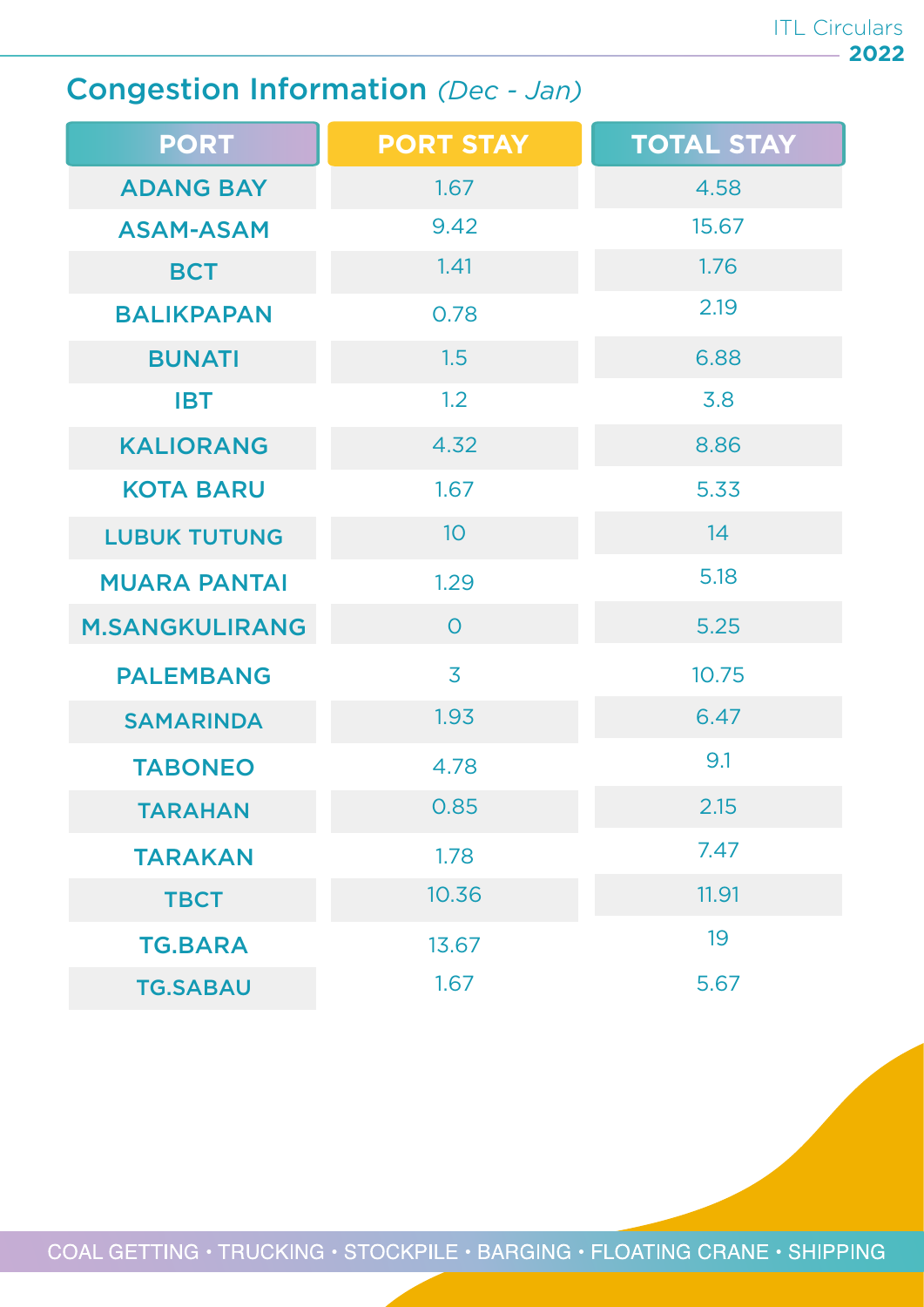### Indonesia and Global Coal News

| Indonesian Government's Benchmark Thermal Coal Price (HBA) |       |        |       |       |        |        |
|------------------------------------------------------------|-------|--------|-------|-------|--------|--------|
| <b>Month</b>                                               | 2017  | 2018   | 2019  | 2020  | 2021   | 2022   |
| <b>January</b>                                             | 86.23 | 95.54  | 92.41 | 65.93 | 75.84  | 158.50 |
| <b>February</b>                                            | 86.23 | 95.54  | 91.80 | 66.89 | 87.79  |        |
| <b>March</b>                                               | 83.32 | 100.69 | 90.57 | 67.08 | 84.49  |        |
| <b>April</b>                                               | 82.51 | 94.75  | 88.85 | 65.77 | 86.68  |        |
| <b>May</b>                                                 | 83.81 | 89.53  | 81.86 | 61.11 | 89.74  |        |
| <b>June</b>                                                | 75.46 | 96.61  | 81.48 | 52.98 | 100.33 |        |
| <b>July</b>                                                | 78.95 | 104.65 | 71.92 | 52.16 | 115.35 |        |
| <b>August</b>                                              | 83.97 | 107.83 | 72.67 | 50.34 | 130.99 |        |
| <b>September</b>                                           | 92.03 | 104.81 | 65.79 | 49.42 | 150.03 |        |
| <b>October</b>                                             | 93.99 | 100.89 | 64.80 | 51.00 | 161.63 |        |
| <b>November</b>                                            | 94.8  | 97.90  | 66.27 | 55.71 | 215.01 |        |
| <b>December</b>                                            | 94.04 | 92.51  | 66.30 | 59.65 | 159.79 |        |

#### *in USD/ton*

*Source: Ministry of Energy and Mineral Resources*



COAL GETTING · TRUCKING · STOCKPILE · BARGING · FLOATING CRANE · SHIPPING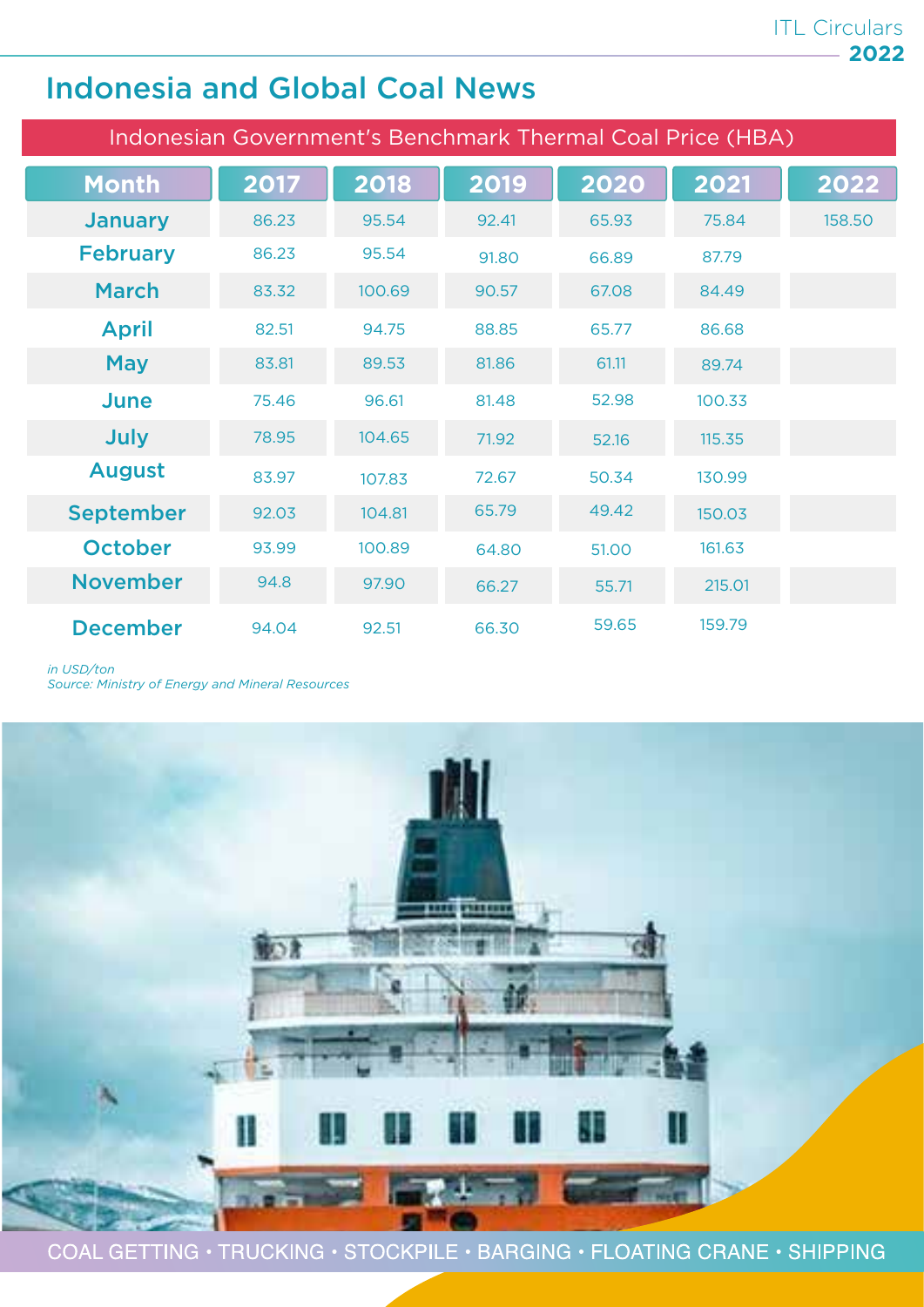### China Coal Falls to Lowest in 2022 as Indonesia Releases Cargoesl

#### *Source : bnnbloomberg.ca*

Thermal coal on the Zhengzhou Commodity Exchange dropped by as much as 2.9% Tuesday after Indonesia's government said the previous day that it would immediately release 14 ships fully loaded with coal that's already been paid for by buyers. It said it will decide Wednesday whether to broadly resume exports after halting them Jan. 1 to ensure supplies for domestic power plants.

"No more export ban means that the Indonesia coal miners should resume normal activity," Justian Rama, a Citigroup Inc. analyst in Jakarta, said in a note. "There could be some retreat or weakness in the coal price."

The seaborne thermal coal market has been in disarray since Indonesia, the world's biggest exporter, announced it would halt exports for January so it could replenish stockpiles at fuel-starved power plants. Local miners have warned of possible force majeures, some Chinese buyers have tried to cancel deals, while Japan and the Philippines have asked Jakarta to remove the ban.

China is the world's largest coal user and the top importer from Indonesia. Its benchmark coal futures dropped 2.7% to 681.4 yuan a ton as of 1:50 p.m, in Shanghai on Tuesday. They reached 680 yuan earlier, the least since Dec. 31.

### Indonesia Allows Some Coal Companies to Resume Export on Wednesday

#### *Source : jakartaglobe.id*

The government has decided to allow some coal miners, which have fulfilled their coal sales quota to the domestic market, to resume export on Wednesday after the country's coal stockpile for power generation had risen above a critical level, a senior minister said on Monday.

Luhut did not identify the companies allowed to resume the exports. He said the gradual export opening would depend on the stockpile condition PLN and individual mining companies' fulfillment of their domestic market obligation (DMO).

Initially, the government decided to ban coal exports for an entire month in January after state utility company Perusahaan Listrik Negara (PLN) reported that their stockpile dropped to a dangerous level, putting the country at risk of widespread blackout. Luhut said PLN's coal stockpile had now improved, approaching a minimum supply level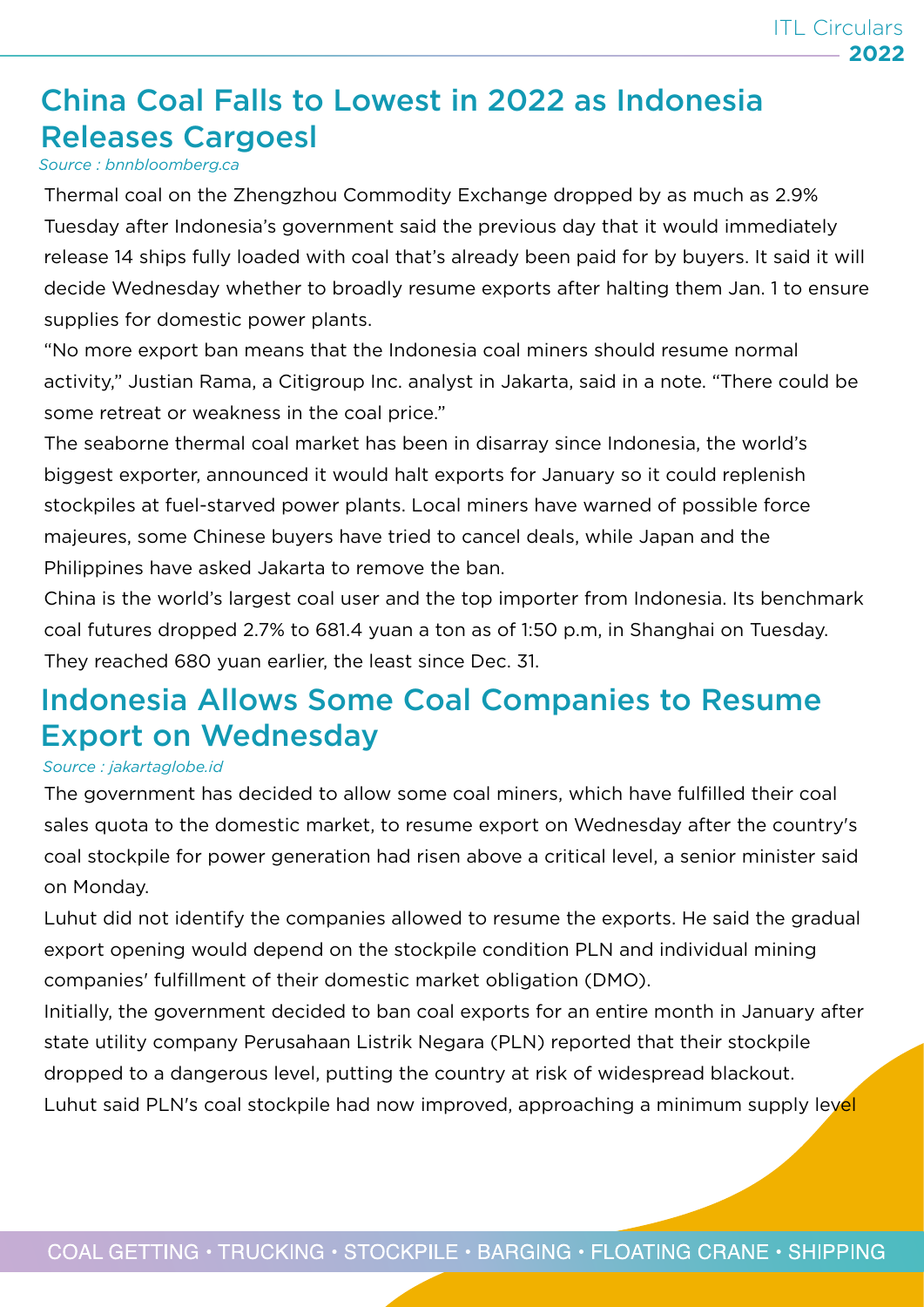for at least 20 days of its power plants operation. "[The stockpile] is all good. It has reached a 15-day stock. Now it's gradually going to 25-day," Luhut said.

Under the DMO policy, Indonesia requires coal miners to supply 25 percent of their annual production to the domestic market at a maximum price of \$70 per metric ton or pay a fine for failing to do so. PLN is the largest coal consumer in Indonesia, using about 80 percent of the domestic coal supply in 2020.

Data from the Ministry of Energy and Mineral Resources (ESDM) showed coal delivered by the miners to the domestic market plunged 52 percent to just 63 million metric tons last year from 132 metric tons a year earlier.

### Indonesia relaxes export ban to allow 37 coal vessels to depart

#### *Source : reuters.com*

Indonesia, the world's biggest thermal coal exporter, has allowed 37 loaded coal vessels to depart after they secured approvals from authorities, the Coordinating Ministry of Maritime and Investment Affairs said on Thursday.

In a statement, the ministry said an export ban implemented on Jan. 1 had been eased for miners that had met a requirement to sell a portion of their output for local power generation after the state utility procured enough coal at power stations to ensure 15 days of operations.

"I request that this is supervised closely so this also becomes a moment for us to improve domestic governance," Luhut Pandjaitan, coordinating minister for Maritime and Investment Affairs, said in the statement.

The 37 vessels included 14 ships whose clearance was announced earlier in the week. It was not immediately known how much coal the vessels carried.

The government has been lobbied by coal miners and also some of its biggest buyers including Japan and South Korea to ease the export ban.

There were about 120 vessels either loading or waiting to load off Indonesian's coal ports in Kalimantan on the island of Borneo on Wednesday, according to Refinitiv Eikon data. The ministry said in the statement on Thursday that mining companies that had met their sales contract with PLN and 100% of their DMO requirements for 2021 would now be allowed to begin exporting.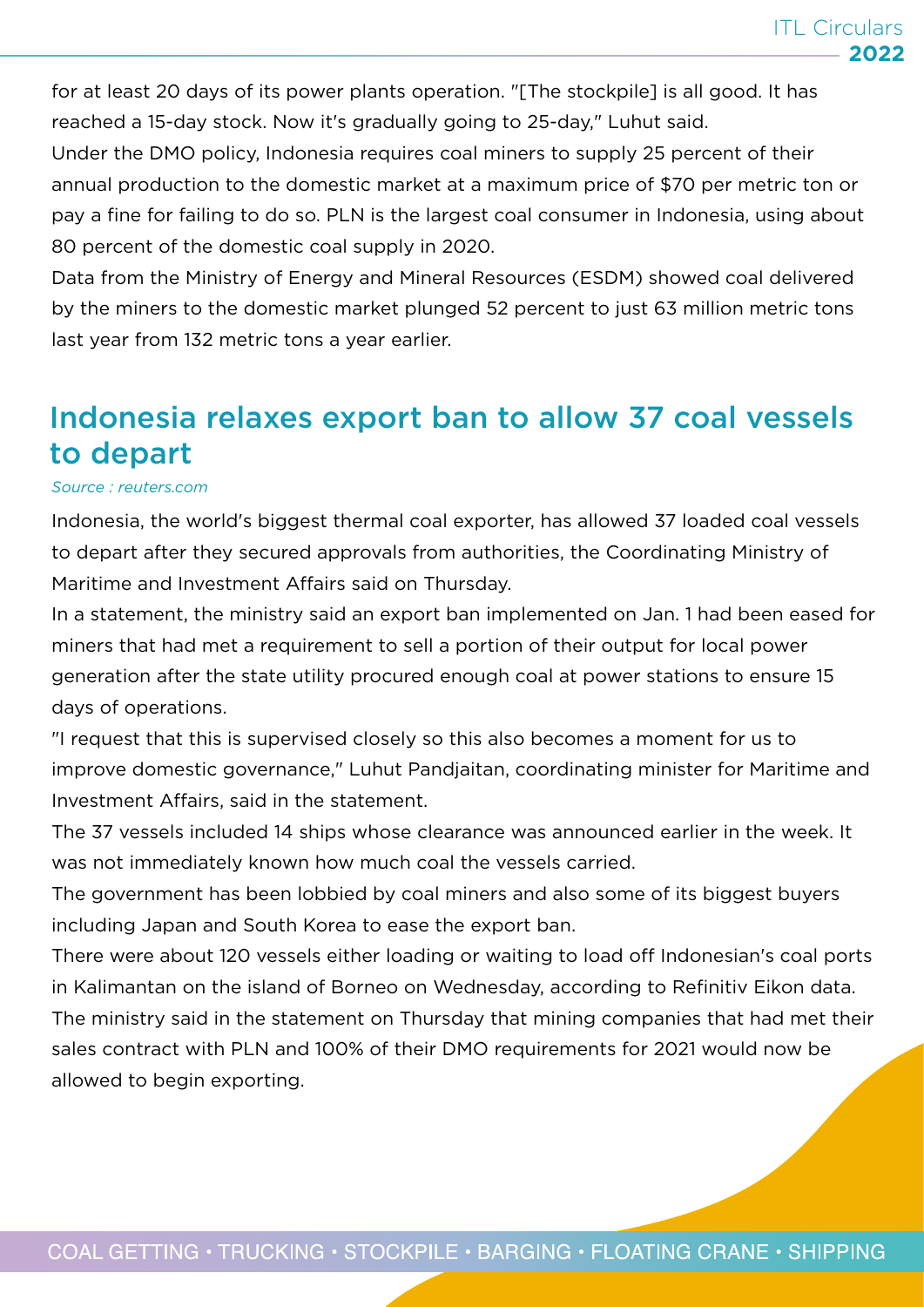#### IEEFA Update: How Indonesia's coal export ban could impact India

#### *Source : ieefa.org*

India has about 16 gigawatts (GW) of imported coal-based plants, which comprise about 8% of the total coal-based capacity. Most of these plants are located in four major coastal states – Karnataka, Andhra Pradesh, Gujarat and Tamil Nadu. Indonesia's ban is likely to impact these states the most. However, these plants have power purchase agreements with a host of other states, so any shortfall in generation will lead to energy shortages across many states in India.

India has been progressively reducing reliance on imported coal by replacing it with domestic coal production, as well as increasing reliance on domestic renewable energy alternatives. Coal imports for the power sector increased from 57 million tonnes (MT) in 2018 to 70 MT in 2019, but have since declined by ~55% because of government action to boost domestic coal production and reduced power demand due to low economic growth and COVID-19.

Taking a conservative estimate that assumes Indonesia supplies half of India's imported coal-based capacity (8GW), this would imply a loss of 45 billion units (BU) of annual generation (at 65% plant load factor, or PLF).

India currently has a peak demand of 175GW. This can be met through domestic thermal capacity and renewable energy, including hydro.

With Indonesia set to lift restrictions on coal exports early, the disruption caused by the ban will be temporary and India will manage its power demand without an energy crisis. In an extreme, but unlikely, scenario of a continuing export ban, India would have been forced to look at alternate sources of supply, both domestic (coal and accelerated renewables deployment) and imports. Indonesia earns huge revenue from coal exports, so a continuing ban is unlikely in the future because it would impact economic growth.

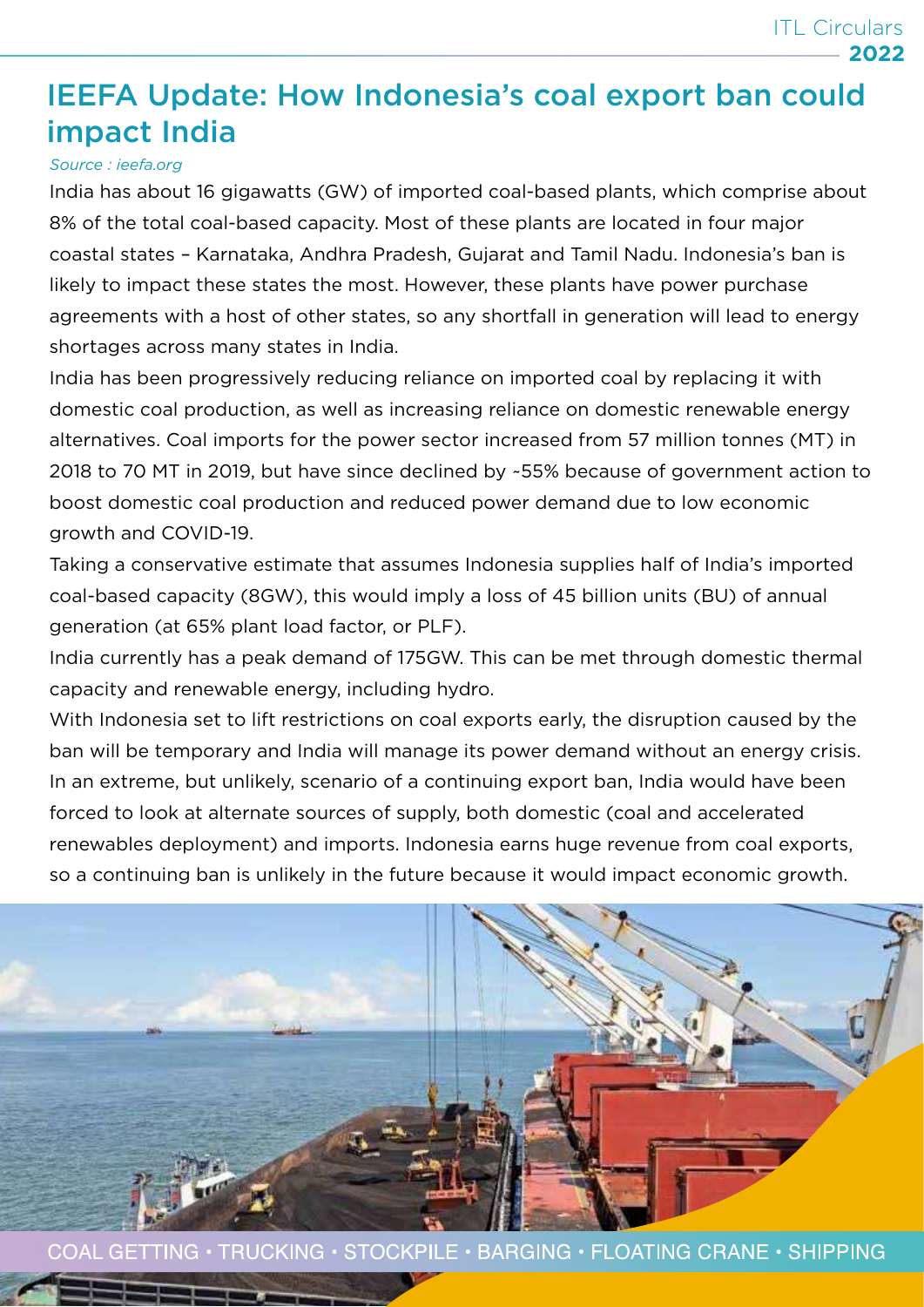#### Coal vessels await clearance to leave as Indonesia mulls ease of export ban

#### *Source : borneobulletin.com.bn*

There are currently about 120 vessels either loading or waiting to load off Indonesian's coal ports in Kalimantan on the island of Borneo, according to Refinitiv Eikon data. The ban has concerned major coal importers, like Japan, South Korea and the Philippines, which fear economic disruption at home.

All 14 loaded coal vessels that were given the go ahead on Monday to depart once verified by authorities, were still awaiting formal approval early yesterday, Transportation Ministry official Mugen Suprihatin Sartoto told a news agency.

The government said any resumption would be gradual, so it can assess how restarting exports

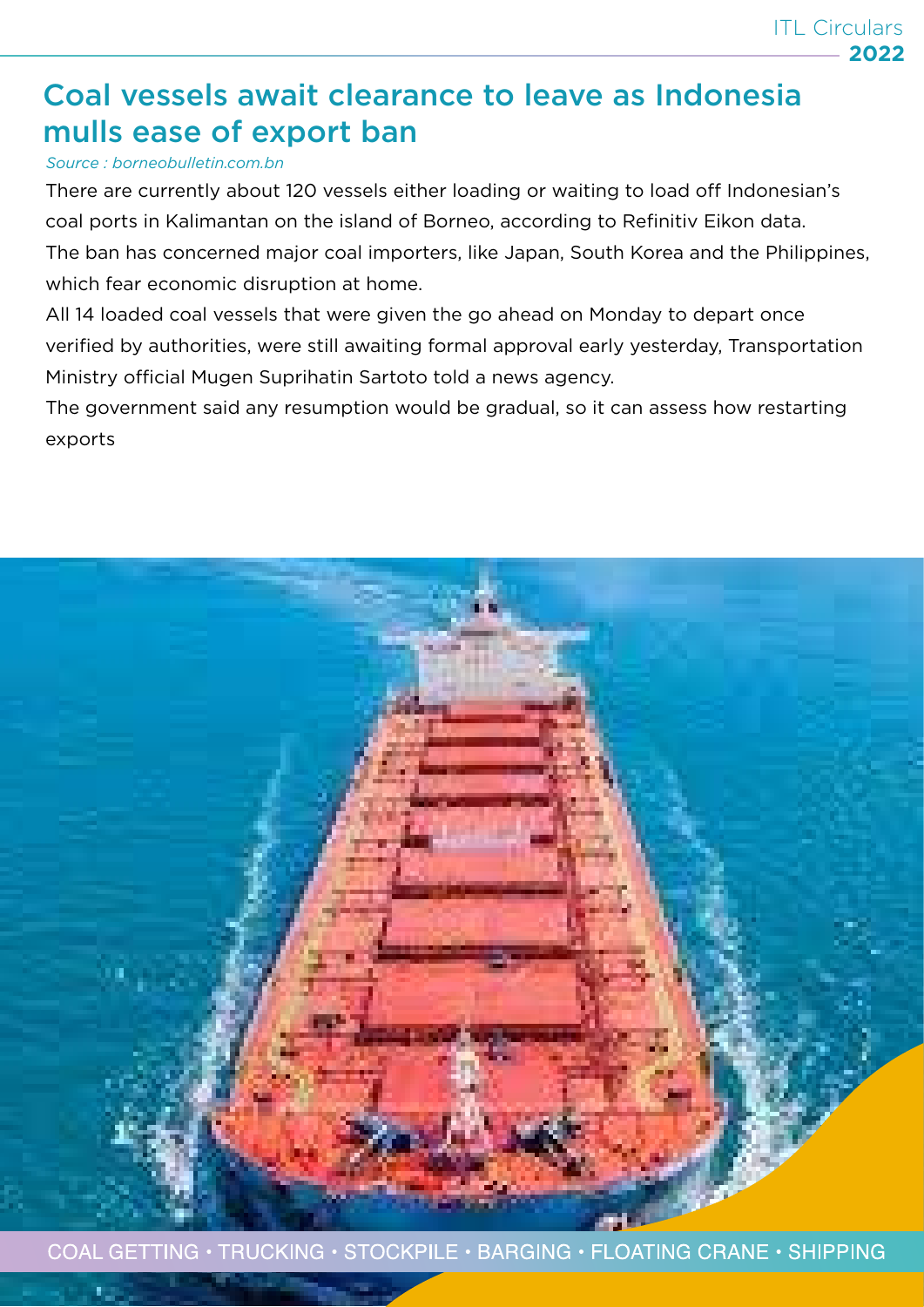### ITL Vessel Line Up

| Oct | <b>Nov</b> | Dec | <b>Total Vessel</b> |
|-----|------------|-----|---------------------|
| 436 | 436        | 377 | 1249                |

*PLEASE NOTE THAT THE ABOVE DATA IS NOT COMPLETED LINE UP OF TBCT, IBT, NPLCT.*

| <b>COUNTRY WISE</b> |                  |                  |                   |  |
|---------------------|------------------|------------------|-------------------|--|
| <b>No</b>           | <b>Country</b>   | <b>Shipments</b> | <b>Percentage</b> |  |
| $\overline{1}$      | China (Incl. HK) | 536              | 43%               |  |
| $\overline{2}$      | Indonesia        | 132              | 11%               |  |
| 3                   | India            | 114              | 9%                |  |
| $\overline{4}$      | Philippines      | 111              | 9%                |  |
| 5                   | Korea            | 79               | 6%                |  |
| 6                   | Japan            | 68               | 5%                |  |
| $\overline{7}$      | Malaysia         | 58               | 5%                |  |
| 8                   | Taiwan           | 36               | 3%                |  |
| 9                   | <b>Thailand</b>  | 32               | 3%                |  |
| 10                  | <b>Others</b>    | 23               | 2%                |  |
| 11                  | Vietnam          | 21               | 2%                |  |
| 12                  | Bangladesh       | 20               | 2%                |  |
| 13                  | Singapore        | 11               | 1%                |  |
| 14                  | Pakistan         | 8                | 1%                |  |

*\*Others: Myanmar, Srilanka, New Zealand, Spain, Rusia, Hawaii.*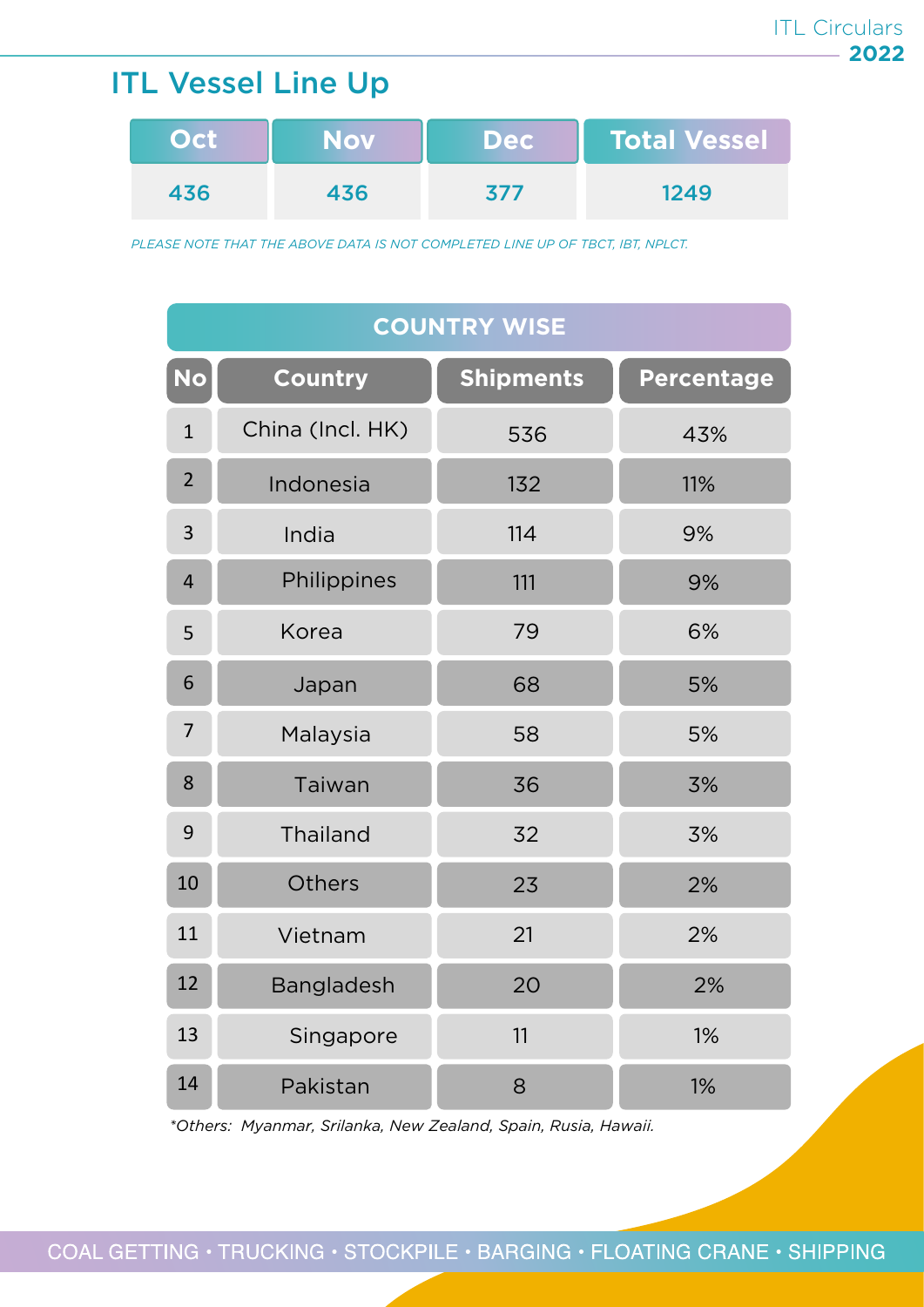| <b>PORT WISE</b>        |                    |                  |                   |
|-------------------------|--------------------|------------------|-------------------|
| No                      | <b>Port</b>        | <b>Shipments</b> | <b>Percentage</b> |
| $\mathbf 1$             | Taboneo            | 279              | 22%               |
| $\overline{2}$          | Samarinda          | 219              | 18%               |
| 3                       | Adang Bay          | 112              | 9%                |
| $\overline{\mathbf{4}}$ | <b>BCT</b>         | 96               | 8%                |
| 5                       | <b>Bunati</b>      | 94               | 8%                |
| 6                       | Palembang          | 94               | 8%                |
| 7                       | Tarakan            | 74               | 6%                |
| 8                       | Balikpapan         | 71               | 6%                |
| 9                       | Muara Sangkulirang | 28               | 2%                |
| 10                      | Muara Pantai       | 27               | 2%                |
| 11                      | Kaliorang          | 27               | 2%                |
| 12                      | <b>TBCT</b>        | 27               | 2%                |
| 13                      | Tarahan            | 18               | 1%                |
| 14                      | Asam - Asam        | 17               | 1%                |
| 15                      | Tg. Pemancingan    | 15               | 1%                |
| 16                      | <b>IBT</b>         | 15               | 1%                |
| 17                      | Tg. Bara           | 15               | 1%                |
| 18                      | <b>NPLCT</b>       | 6                | Below 1%          |
| 19                      | Tg. Sabau          | 5                | Below 1%          |
| 20                      | Kota Baru          | 5                | Below 1%          |
| 21                      | Muara Satui        | $\overline{4}$   | Below 1%          |
| 22                      | Lubuk Tutung       | 1                | Below 1%          |

*PLEASE NOTE THAT THE ABOVE DATA IS NOT COMPLETED LINE UP OF TBCT, IBT, NPLCT*